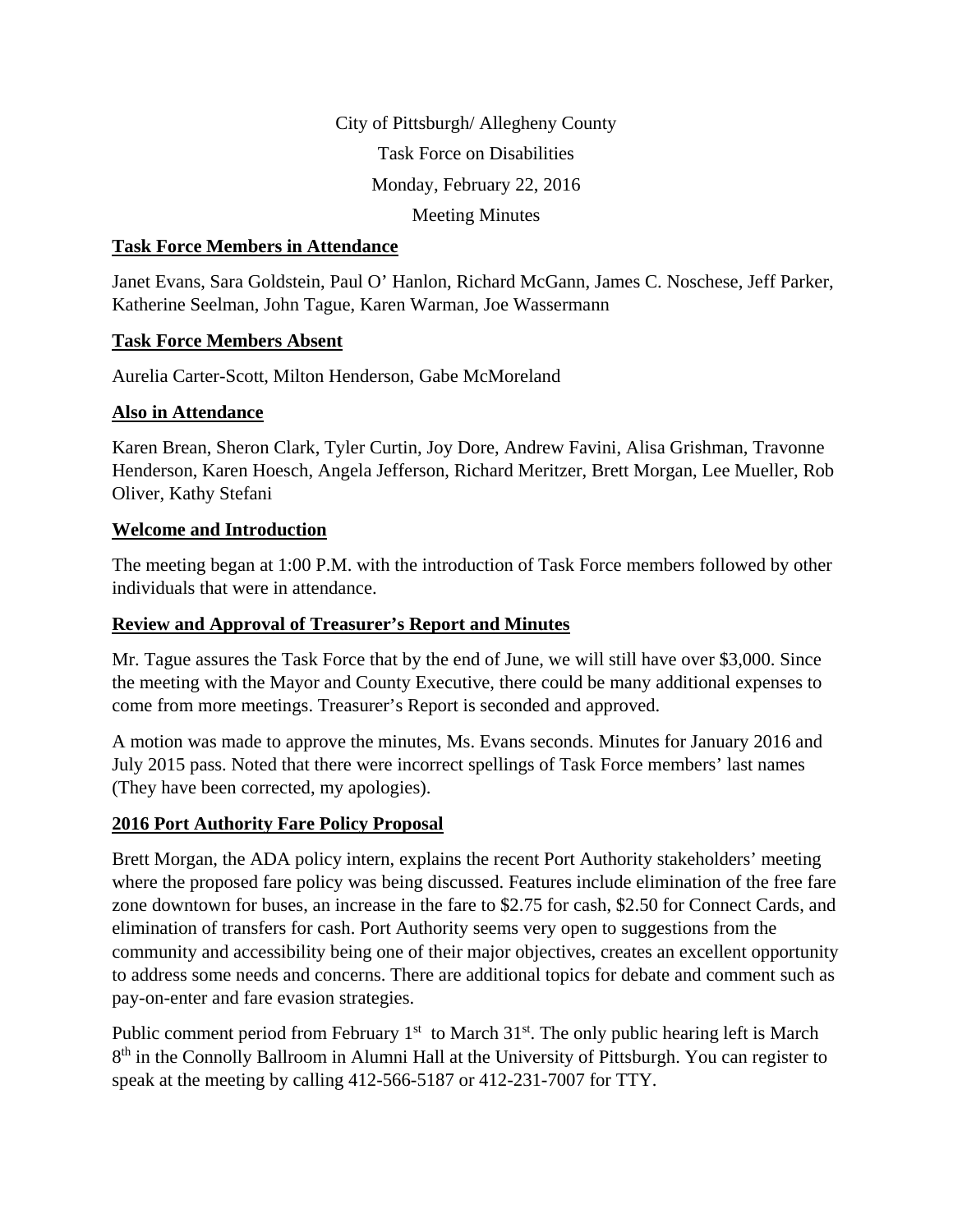## **Allegheny County 2016 Annual Plan**

Karen Brean and Lee Mueller introduce the Allegheny County 2016 Annual Plan to the Task Force. They ask the Task Force if there are any issues that have come up in the past year that they may want included in the new updated plan. Mr. Mueller announces that Allegheny County is preparing its fiscal year 2016 plan covering July  $1<sup>st</sup>$ , 2016 – June 30<sup>th</sup>, 2017. There will be a public hearing community development needs on March 15<sup>th</sup> and a public hearing on the draft annual action plan on May  $3<sup>rd</sup>$ . Both meetings are at 10 A.M. at One Chatham Center on the 9<sup>th</sup> floor.

Mr. O'Hanlon starts the discussion off by explaining how state and federal funding for specialized housing has dried up over the years. How can we get people with needs into generic housing that can accommodate them and not institutionalize them? Landlords and tenants have next to no money to make accessibility improvements to housing. Less than 1% of the nation's housing stock meets any of the five basic accessibility features. Let's also put money towards better housing and not make the same mistake over and over again. Dr. Seelman points out that for graduate students with disabilities, it is difficult as well.

Mr. Noschese introduces another problem in that people in the disability community cannot get well-paying jobs that would allow them to afford accessible housing. This is the problem that needs identified first. Ms. Grishman adds that the only affordable housing is located outside the city and not on bus routes, making it that much more inconvenient for those with disabilities.

Mr. Mueller addresses Ms. Evans' concern regarding two bedroom housing with a room for the caretaker and explains that this is not the first time they have heard it. He states the public comment period for the draft action plan will be April  $6<sup>th</sup>$  through May  $6<sup>th</sup>$ .

## **Alliance for Transportation Working in Communities Survey**

Kathy Stefani, representing the Southwestern Pennsylvania Commission (SPC), comes to talk about the transportation survey. Her job is to facilitate discussions for transportation accessibility, mainly for people with disabilities, elderly, and low income individuals and families. The new project is to find barriers to transportation and create a coordinated transportation plan. The five major barriers to transportation are:

- Public funding
- Availability and accessibility
- Geographic coverage
- Program policies and regulations
- Education and information

Ms. Stefani explains that program policies and regulations is the main barrier the SPC wanted to tackle first. There are large, growing urban areas yet not enough is happening to fit people with disabilities in there. This created the assessment sheet which was distributed. Please fill it out and send it back in to Ms. Stefani so the SPC can effectively judge which criteria are more important at this moment.